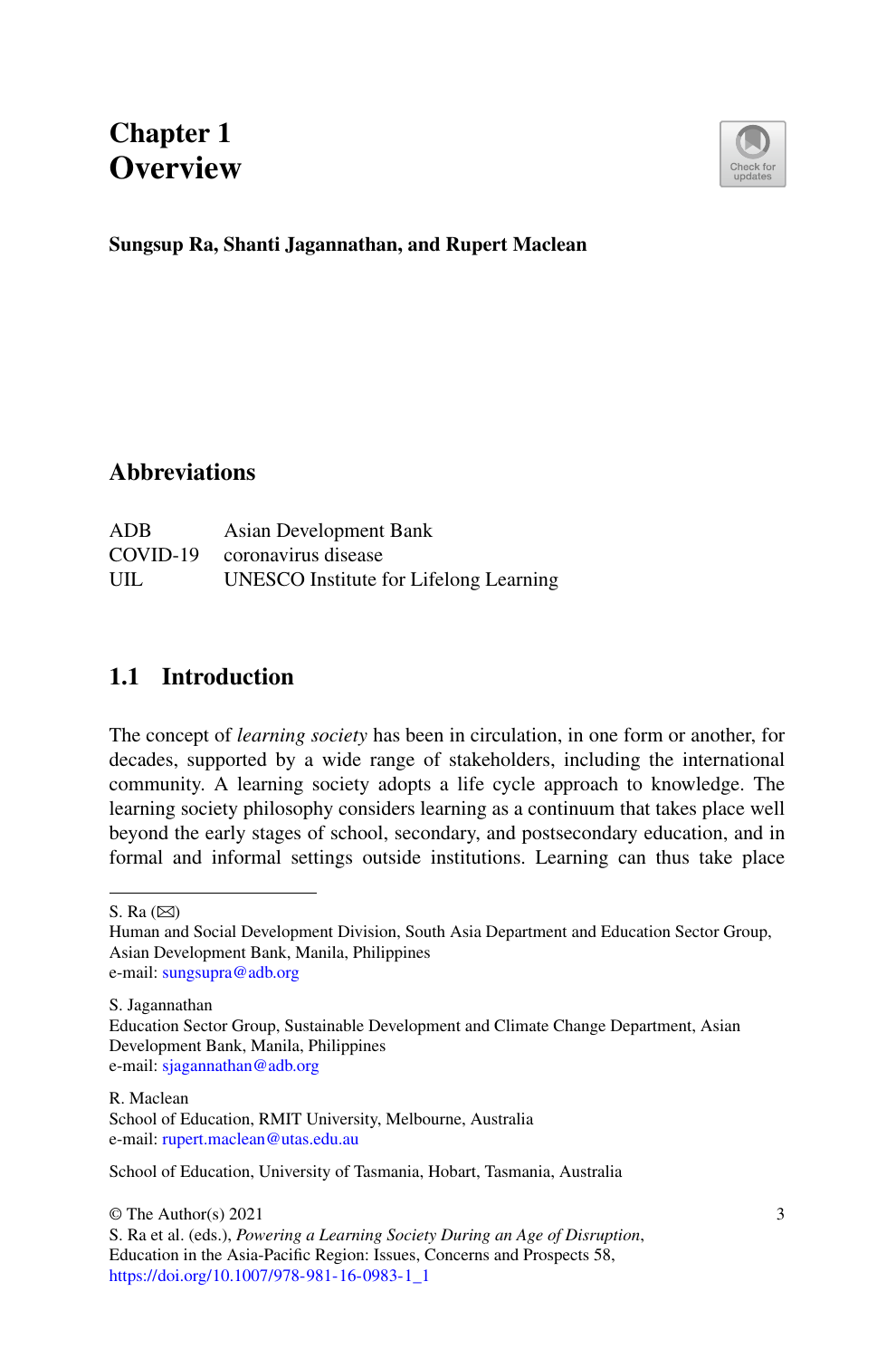anytime and anywhere through many channels of the economy and society. Yet, new dimensions keep emerging, and there is an active discourse on how to engage and empower key partners to promote a *culture of learning* that supports and motivates individuals and organizations to learn on a community-wide and society-wide basis.

Joseph Stiglitz and Bruce Greenwald have argued that creating a learning society should be one of the major objectives of economic policy (Stiglitz and Greenwald [2014\)](#page-9-0). If a learning society is created, a more productive economy will emerge and standards of living will increase. They explore the concept of going beyond learning by doing to learning to learn by learning and the transformation from a learning economy to creating a learning society.

There are two domains for learning: *learning for life* (mainly referring to learning in support of people becoming well-functioning, effective members of a family and wider communities); and *learning for work* (referring to skills development for employability). Both are important aspects of a learning society and involve a need for dynamic change over time as societies and economies adapt to and meet emerging challenges. For example, with regard to skills development for employability and learning for work, emerging labor markets of the future require re-imagining skills development and training (Ra et al. [2019\)](#page-9-1).

Learning is a different concept from that of education (Field [2005\)](#page-9-2). A key aspect is people's engagement in a wider social context, which is an important distinction between the two. Learning—the acquisition of knowledge, skills, attitudes, and values—is a natural everyday process that occurs throughout life (Faris [2005,](#page-9-3) p. 26). Learning covers activities for people of all ages (children, young people, adults, older people) in all life-wide contexts (workplaces and businesses, schools, families, and broader communities).

Education and human capital development, and advances in educational attainment, have been at the heart of the process of growth and socioeconomic development. Hanushek and Woessmann [\(2015\)](#page-9-4) show that cross-country differences in long-run growth rates can be explained by differences in cognitive skills, as measured by standardized test scores in mathematics and science. In another study, Hanushek and Woessmann [\(2016\)](#page-9-5) argued that the development status of countries in Latin America and Asia could be almost completely explained by differences in the test scores of schoolchildren. Further, this relationship between cognitive skills and economic growth is significantly greater among low-income countries than high-income ones.

The benefits of learning go far beyond increases in per capita gross domestic product. Learning is associated with a wide range of benefits—from better health to better governance. Learning helps people achieve their full potential as citizens, leaders, workers, and entrepreneurs.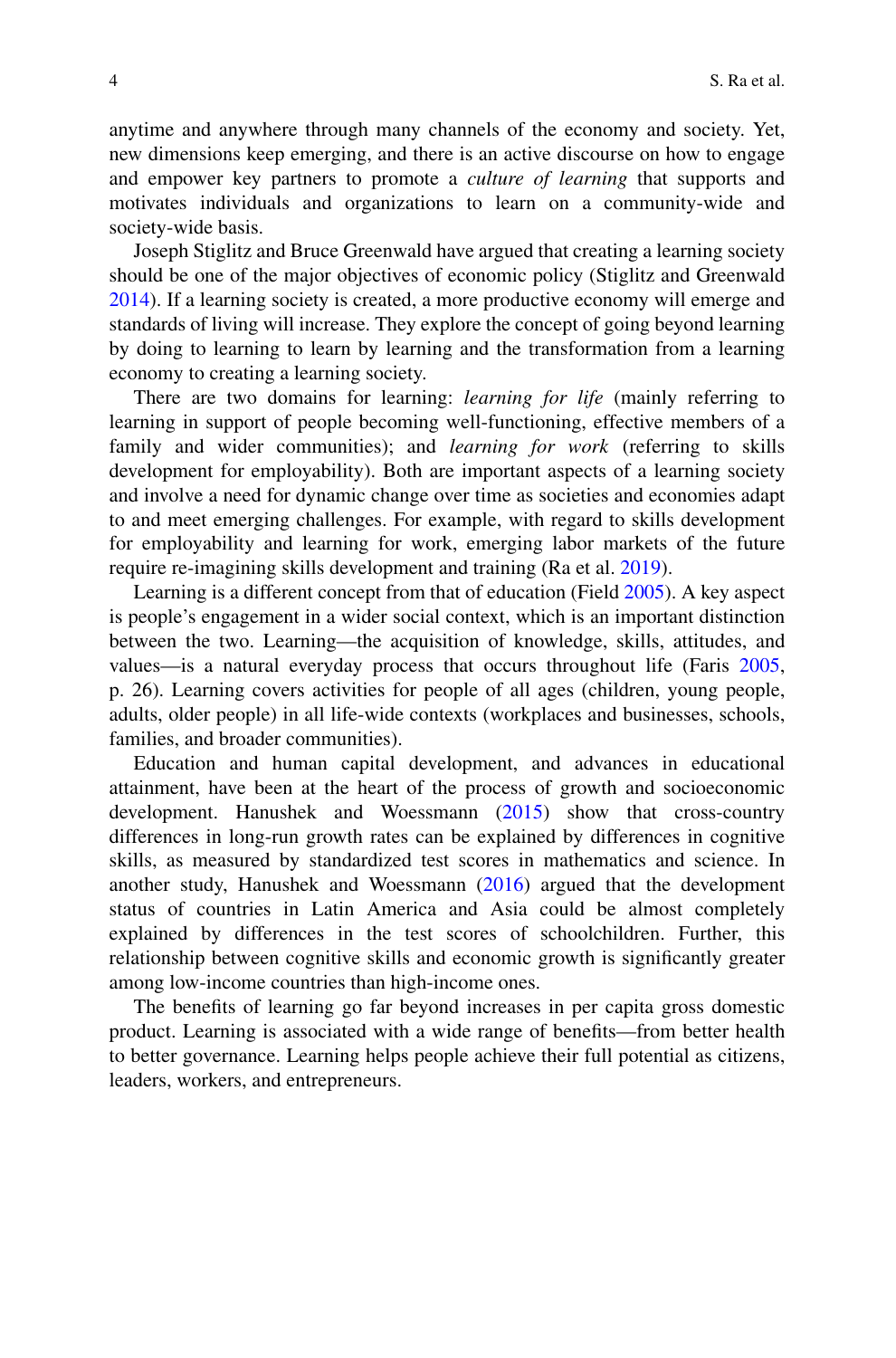#### **1.2 Structure of the Book**

This book is a compendium of articles from leading experts who discuss, from different vantage points, the importance of *powering a learning society during an age of disruption*. The publication seeks to capture important issues and trends, and to provide directions for how learning societies and lifelong learning can be best promoted.

The book identifies and analyzes trends and future directions with particular reference to selected examples from the Asia and Pacific region. The United Nations (UN) describes this region as exceedingly diverse, ranging from small island developing states to large global economies (UN [2019;](#page-9-6) UN Population Division [2019\)](#page-10-0). The book spotlights examples from member countries of the Asian Development Bank (ADB).

The chapters take stock of major global trends and developments and how they provide a new impetus to re-imagining the role of learning societies. It also provides some case studies of the situation in specific countries. They examine and take into account unprecedented disruptions caused by the coronavirus disease (COVID-19) pandemic, and address key response mechanisms that would enable education systems to "build back better" and envision a "new normal" in education and training. The chapters outline new directions for learning societies resulting from experiences generated by COVID-19 and other major disrupters. While showcasing opportunities and potential gains, the chapters also capture significant barriers that must be overcome to achieve the vision of a new normal.

The book contains think pieces from experienced, leading academics and practitioners. It brings together a range of stakeholders—heads of professional organizations, private sector representatives, business leaders, leaders in civil society promoting education in society, university leaders, education companies, equity investors, leaders of large government-led skills initiatives and representatives of international development organizations—to weigh in on future directions for learning societies. These experts have contributed articles that can help chart possible paradigm shifts to increase returns from education and training in future learning societies. These articles are written as think pieces to stimulate change and development rather than as academic pieces.

The 21 chapters are organized into six parts. In Part I: Introduction, the first chapter provides an overview of key issues and sets the overall context for the subsequent chapters. It addresses the concerns, and prospects for education and training and the challenges faced by countries for effective policy and practice to foster learning societies. Chapter 2 discusses the conceptual framework for the approach adopted in this volume by elaborating on the meaning of "learning society", along with key issues and concerns in the current age of disruption, with particular reference to the COVID-19 health pandemic.

Approaches to developing learnability during an age of disruption, and issues concerning the learning crisis, are examined in Part II: Learnability and the Learning Crisis. The four chapters in this part examine possible ways of effectively addressing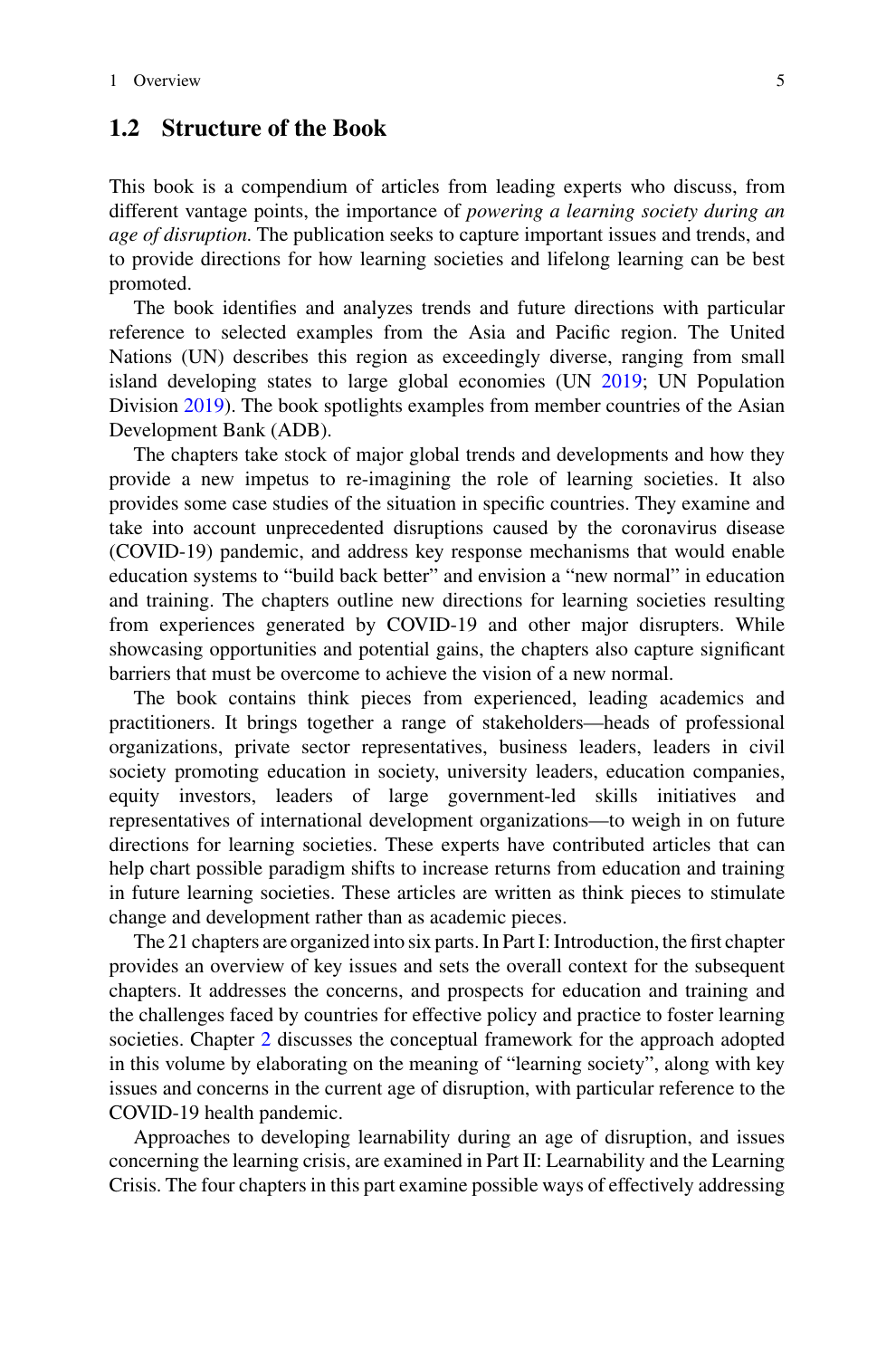the syndrome of the learning deficit with regard to basic and 21st century skills (Chapter 3); and the importance of adopting robust approaches to assessment for improving student learning, by reassessing various global approaches to student assessment, especially in light of the ongoing COVID-19 pandemic (Chapter 4). This is followed by Chapter 5, which provides an overview on disrupted and ruptured school-centered education systems, the so-called new normal in light of the pandemic, and the importance of lifelong learning and learning societies when seeking to achieve a utopian learning society. Chapter 6 makes an assessment of what works best as an effective approach to teacher quality and effectiveness, by providing a case study of achieving resilience and growth through the initiatives of a nonprofit organization, Teach for the Philippines, whose objective is to provide all Filipino children with access to inclusive, relevant, and excellent education.

Part III: Future-Proofing Postbasic Education explores how to strengthen and upgrade learning societies and lifelong learning to effectively develop specialist foundation skills in postbasic education. A case study is provided in Chapter 7 of a university's response in Singapore for future-proofing its graduates, and careers to achieve resilience and growth. Chapter 8, provides insights from the European Union concerning intensifying skills development for new-age economic development. Another case study is presented in Chapter 9 on how quality assurance for online learning, at scale, is being aimed for at the Institute of Cyber Education in Indonesia, which has contributed to increasing higher education participation rates. Meanwhile, the increasing reliance on technology that has fostered certification and accreditation innovations in technical and vocational education and training through increased online learning is examined in Chapter 10.

Part IV: Communities as Learning Platforms explores how communities can and do play an important role in promoting a learning society. Topics examined in this section are the convergence of education and city planning to promote playful learning landscapes, by merging architectural design and placemaking with the science of learning to address inequity in learning (Chapter  $11$ ); effective approaches to advancing learning cities through lifelong learning and the creation of a learning society (Chapter 12); lessons from India concerning the role of citizen reports and communities in improving children's learning in support of learning for all (Chapter 13); and roles of the public and private sectors in Singapore in developing a learning society that helps individuals acquire new skills and offers opportunities for upskilling and reskilling to support growing sectors of the economy (Chapter 14).

Strengthening and upgrading effective workplace learning is important as countries promote learning societies and lifelong learning, particularly in order to address emerging demands in light of the fourth industrial revolution or Industry 4.0. Part V: Learning Societies and Industry 4.0 examines how a learning society could meet the needs of Industry 4.0. Chapter 15 proposes new directions for apprenticeships to support and promote a learning society and lifelong learning. Chapter 16 discusses effective ways of facilitating data-driven workforce planning for productivity increases in support of learning societies, using the rail sector as an example. Chapter 17 explores the experience of the Skillman Network in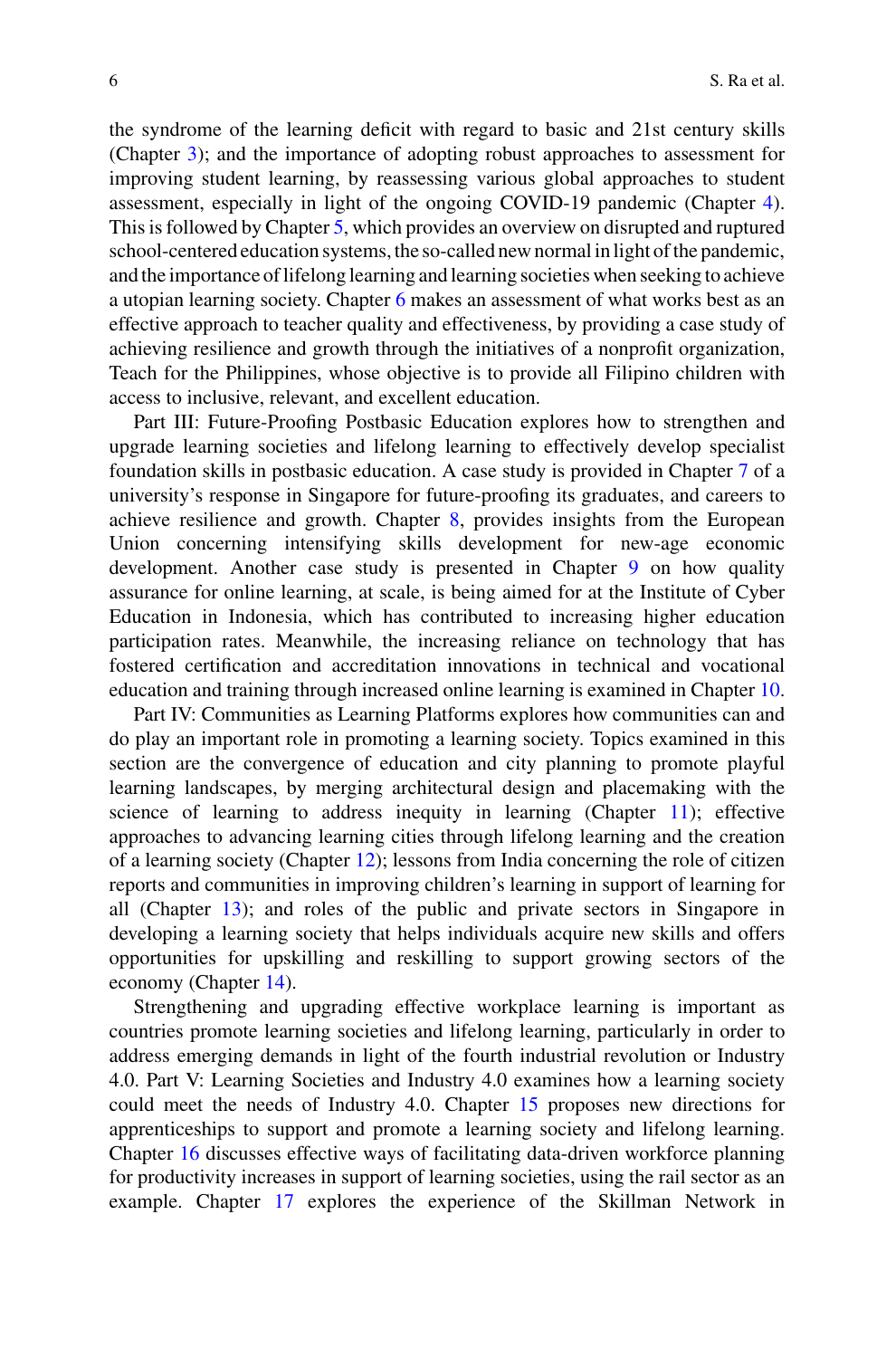promoting workplace-based training in the European Union. Chapter 18 rounds up this part by propounding insights from the Republic of Korea on how to strike a suitable work and learning balance post-COVID-19.

Part VI: Technology Solutions to Build a Learning Society concludes the book by examining technology-based solutions to transform and support learning societies. The concept of a modern learning society as exemplified in Coursera's post-pandemic workforce recovery initiatives is presented in Chapter 19, wherein the need to promote reskilling to rebuild and support workforce recovery, in partnership with governments and workforce intermediaries across the globe, can provide access to no-cost digital upskilling to displaced workers. Chapter 20 emphasizes the important role of the private sector and technology for future-ready education and training, while Chapter 21 explains how data and digital technologies can benefit and help transform education systems.

#### **1.3 Roles of a Learning Society**

An effective learning society seeks to enhance and promote *learning for all*, contributing to individual and community development and social cohesion, lifelong learning, irrespective of age, gender, race, and socioeconomic or work status, through multiple modalities. Diverse actors need to play a part in promoting a learning society: public sector, private sector and nongovernment organizations, and local communities and interest groups, all of which provide genuine, effective opportunities for enhanced learning, creativity, and innovation.

Assuring quality and relevance in education, along with promoting lifelong learning opportunities for all, are key global education goals in the 2030 Sustainable Development Agenda (United Nations Educational, Scientific and Cultural Organization [UNESCO] [2015\)](#page-10-1). In a learning society, individuals, as well as organizations and institutions, adopt a learning approach to respond to the emerging needs of societies and economies.

In times of rapid change, unpredictability, and disruptive technologies, there is an even stronger need to strengthen a true "learning society approach" that is adaptive and flexible. Technology is not only changing landscapes concerning the organization of economic activities and business operations; it is also influencing the very nature and style by which education and training are provided, particularly keeping in mind the learning style of the millennials (or the digital natives, as they are often referred to).

To be adaptive to the future, learning societies need to enable skills to navigate the dynamics of the fourth industrial revolution, the rise of online learning, the emergence of new technical domains, and the aging of societies that requires people to stay active in the workforce much longer than before. Recent challenges posed by COVID-19 have also revealed the importance of agility and multiple channels for providing education and training for learning continuity. As economies return to more regular operations after COVID-19 has been controlled, the expectation is that there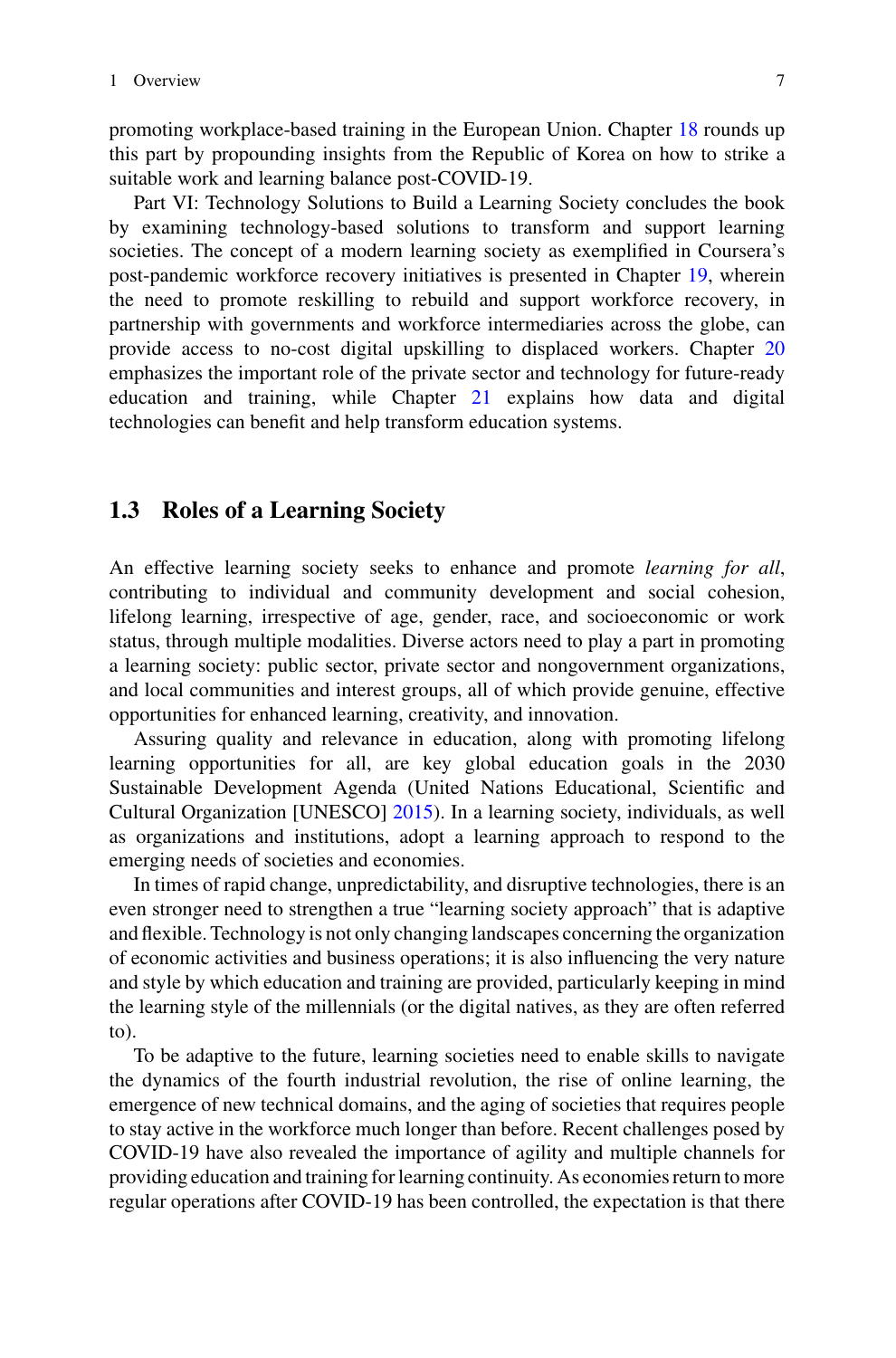will be a "new normal" with transformative features that are resilient to possible future shocks. The role of parents, communities, civil service organizations, and local bodies has thus, once again, emerged as an important requirement in providing learning continuity.

#### *1.3.1 Framework for "Learning to Learn"*

A learning society ensures that learning can take place in all areas of the society and economy, with learning links supporting and reinforcing each other.

When people learn *how* to learn, not just *what* to learn, they are better able to identify their own learning needs and direct their own learning pathways. They become personally empowered. To adopt *learning to learn*, they need to be able to find and appraise information and to think critically to solve problems. Individuals possessing these learning competencies are the key building blocks of learning societies.

The school system is crucial to providing a firm and reliable foundation for learning to learn and in nurturing young people to develop learning competencies that can adapt to different circumstances and styles. Unfortunately however, many traditional school systems still do not currently teach and nurture "learning to learn" skills. This needs to be corrected since this foundation at the school level enables students to make progress as "learning individuals" through higher tiers of learning, and to become self-driven and independent learners. Some will progress to tertiary education, where they develop further skills; some will pursue vocational skills for specific occupations; and some will go on to research and teaching in other communities to help drive positive change in society. When people enter the workforce—whether this be the formal or informal sectors—the worksite offers another avenue for continued learning. Learning can and should take place in homes and in communities throughout life. A strong in-built culture of learning makes organizations "learning institutions" that continually adapt and improve.

Learnability, or learning to learn, is a critical feature of ensuring that learners in schools, training institutions, universities and the broader society become capable of keeping pace with change, adapting to emerging needs of the economy and society, and navigating their lives in the most productive manner.

Measuring and monitoring learning in different settings and systems that can effectively provide the materials and support to lifelong learning are key to the success of a learning society.

#### *1.3.2 The Learning Society in an Age of Disruption*

Because of the far-reaching impact of COVID-19 on countries in Asia and the Pacific, ADB has prepared a guidance note that reimagines education and training after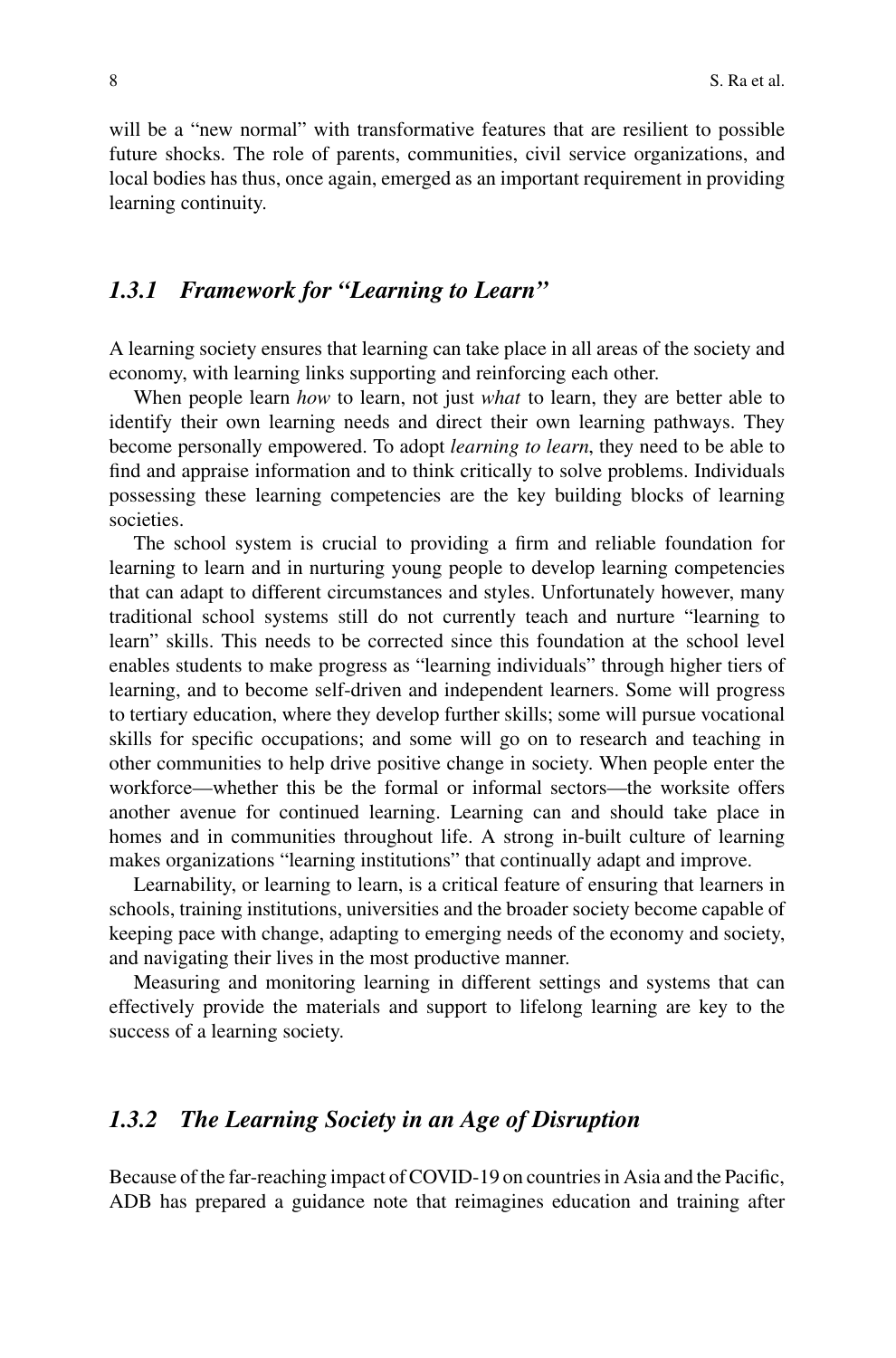COVID-19 (ADB [2021\)](#page-9-7). The guidance note presents an initial set of issues and suggestions to assist, in particular, ADB member countries in coping with COVID-19 disruptions, and shaping new pathways for education.

ADB is currently an alliance of 68 members, 49 from within Asia and the Pacific and 19 outside this region, comprising 5 billion (66%) of the world's population.<sup>1</sup> The large and diverse Asia and Pacific region is adapting to global economic changes, including changes associated with the fourth industrial revolution, and now COVID-19 (Charungkaittikul [2020\)](#page-9-8).

There is no doubt that the long-term impact of COVID-19, on top of other disruptions, will be dramatic. Magnuson [\(2020\)](#page-9-9) notes the future will be much more precarious if we do not focus on building systems for lifelong learning that safeguard quality and inclusiveness. There seems to be a hunger for international dialogue within and between communities about learning societies, learning cities, and learning communities, and their response to COVID-19. The UNESCO cities of Wyndham and Melton in Victoria, Australia, for example, in partnership with a number of other learning cities, held a successful online Global Learning Festival<sup>[2](#page-6-1)</sup> in September 2020, to celebrate learning and to bring their citizens some joy and connection in these trying times during the COVID-19 health pandemic.

In an age of disruption, it is timely to revisit the characteristics of a learning society (see Box [1.1\)](#page-6-2).

#### <span id="page-6-2"></span>**Box 1.1 What Is a Learning Society?**

A learning society effectively mobilizes its resources in every sector to

- promote inclusive learning from basic to higher education,
- revitalize learning in families and communities,
- facilitate learning for and in the workplace,
- extend the use of modern learning technologies,
- enhance quality and excellence in learning, and
- foster a culture of learning throughout life.

In so doing, it will create and reinforce individual empowerment and social cohesion, economic and cultural prosperity, and sustainable development.

*Source* UNESCO Institute for Lifelong Learning. 2013. Key features of learning cities. [http://uil.unesco.org/lifelong-learning/learning-cities/key-fea](http://uil.unesco.org/lifelong-learning/learning-cities/key-features-learning-cities) tures-learning-cities. Accessed 3 February 2020.

Lifelong learning is embedded in the integration of learning and living. Field [\(2005\)](#page-9-2) argues that people's social relationships play an important part in their capacity to learn. Lifelong learning is not just another phase of adult education. The move toward a learning society recognizes the interconnectedness of formal,

<span id="page-6-1"></span><span id="page-6-0"></span><sup>&</sup>lt;sup>1</sup> For full details on developing member countries of ADB, see ADB. How we're organized. https:// www.adb.org/who-we-are/organization.

<sup>&</sup>lt;sup>2</sup>Global Learning Festival. [2020.](#page-9-10)[www.globallearningfestival.com.](http://www.globallearningfestival.com)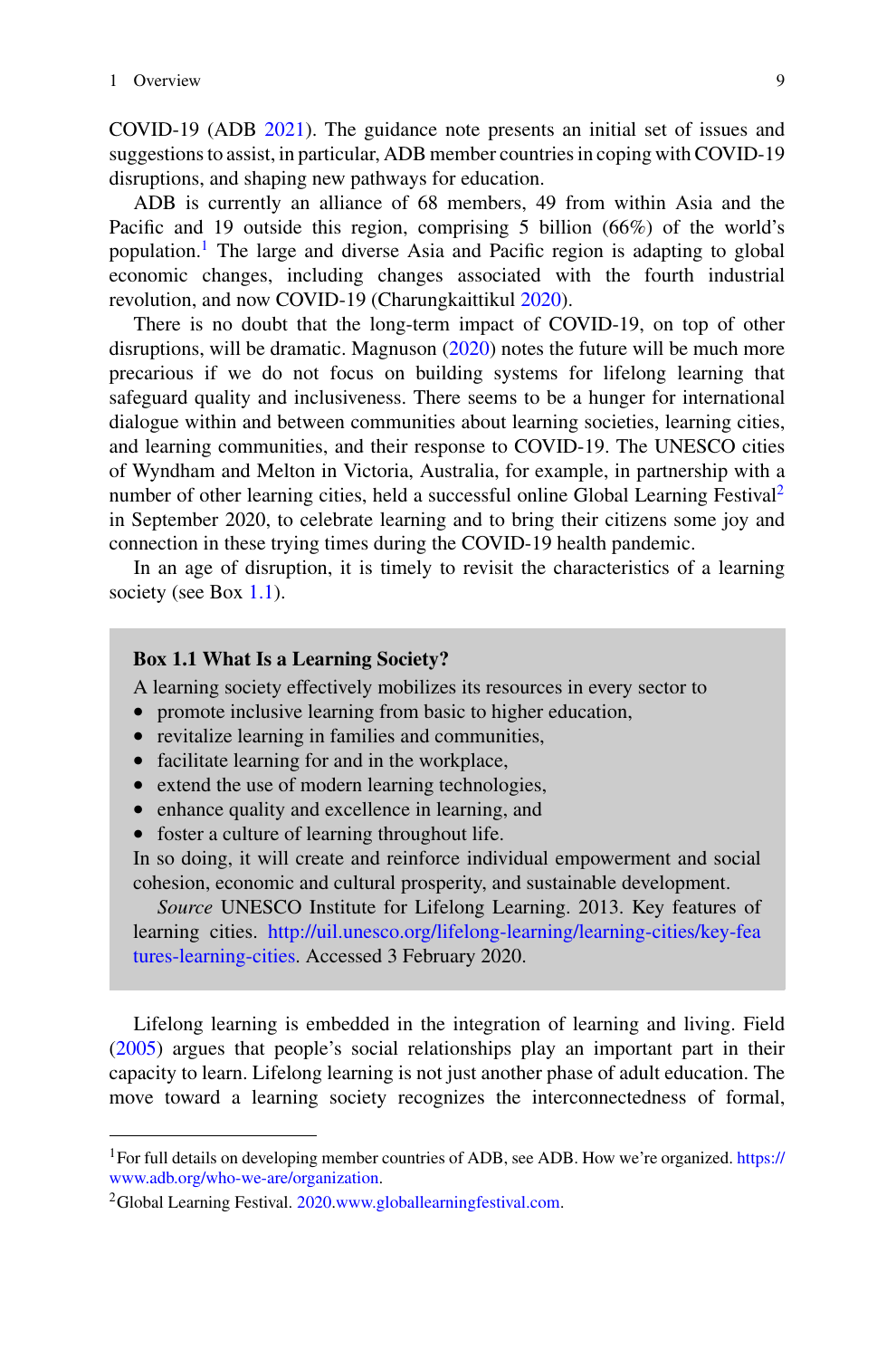nonformal, and informal learning. As with the formal curriculum of schools, universities, technical and vocational education and training institutions, and community education agencies, there is a vital need to form effective partnerships with actors in the public, private, corporate business, and voluntary sectors in order to adapt and be responsive to change. Indeed, such partnerships that work toward common goals, especially on complex issues such as climate change, can have transformative educational and social outcomes (Rathzel and Uzzell [2009;](#page-9-11) Wheeler et al. [2018\)](#page-10-2).

In line with *Education 2030: Incheon Declaration and Framework for Action* (UNESCO [2015\)](#page-10-1), at the heart of a learning society are the principles of inclusion and equity, that is, equal access to all levels of education and learning opportunities for the vulnerable. This includes persons with disabilities, minorities, indigenous people, and children, youth, and adults in vulnerable situations. Indeed, learning should be inclusive, relevant, of high quality, and offer a variety of modalities (formal, nonformal, and informal), which together meet a wide range of learning needs. This includes pathways to vocational and higher education, quality assurance, the use of learning technologies, social and other forms of media, and the building and celebration of a learning culture.

#### **1.4 Key Messages of the Book**

As UNESCO UIL [\(2015\)](#page-10-1) stresses, the measurement, evaluation, and planning of learning society approaches, whether this is at the neighborhood, designated community, city, or regional level is imperative.

Figure [1.1](#page-8-0) illustrates, in summary diagrammatical form, the main features of learning societies, and the interrelationship between various dimensions in an age of disruption, as presented and discussed in this book. A learning society occurs within the overall context of political systems (formal educational institutions, informal and community training infrastructure); health systems (social determinants of health); governance systems (gender equality, ethnic equality, indigenous knowledge); digital systems (online and blended learning, social media, job placement platforms, digital media, democratizing digital learning with inclusive opportunities); and environmental sustainability (education for sustainable development and climate change, food security and well-being).

From an exploration of the key issues concerning economic, social, environmental, and health-related disruptors in a learning society, what are the key messages of this book?

Following are the important messages that emerge from the various chapters in this book:

(i) *In an "age of major disruption", an effective learning society can help economies, societies, and individuals to successfully navigate transformational changes and build resilience and greater productivity.*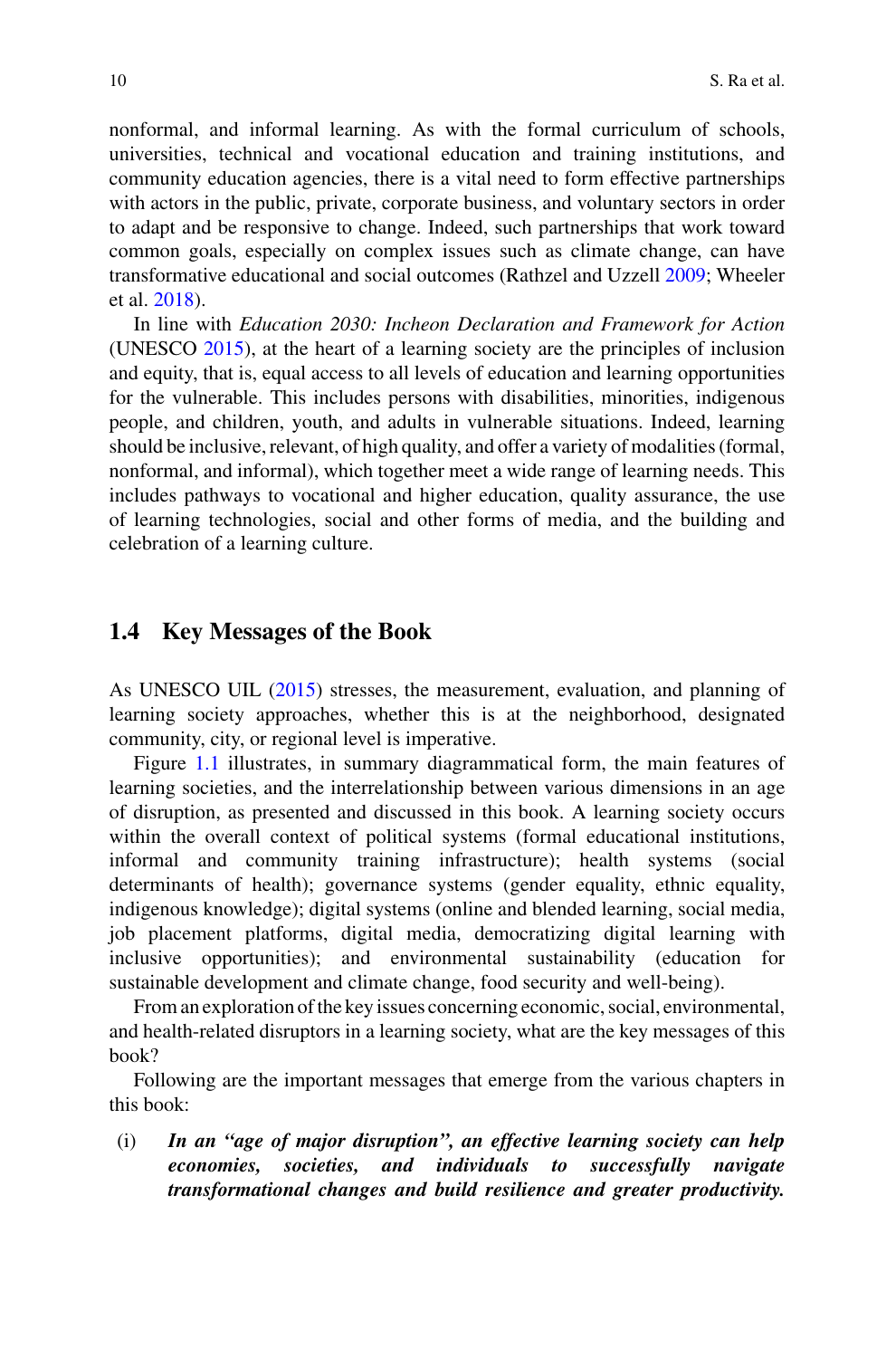

Inclusive, relevant learning of high quality through all modalities (formal, nonformal, informal} for rural and urban communities, and for disadvantaged and poor communities

Building bridges through collaboration and partnerships between places, sectors, and networks

<span id="page-8-0"></span>**Fig. 1.1** A learning society in an age of disruption (*A learning society is one where inclusive, relevant learning of a high quality occurs through all modalities—formal, nonformal, and informal—for all communities, both rural and urban, including for disadvantaged and poor communities*). *Note* K-12 = kindergarten to grade 12, *Source* UNESCO Institute for Lifelong Learning. 2013. Key features of learning cities. http://uil.unesco.org/lifelong-learning/learning-cit [ies/key-features-learning-cities. Accessed 3 February 2020](http://uil.unesco.org/lifelong-learning/learning-cities/key-features-learning-cities)

The disruptions may arise from various sources such as Industry 4.0 with its widespread technological changes; climate change and climate-related global events; and global health pandemics such as COVID-19. On the one hand, these disruptions can greatly impact education and training. On the other hand, a learning society can help to amplify the positive impact of disruptions and mitigate the negative impact.

- (ii) *There is a need to re-examine and reevaluate the structure, characteristics, content, and modalities of education and training.* From kindergarten to grade 12, all the way to postsecondary levels, training and education can be made more agile, responsive, and inclusive in fundamental ways. Institutions need to renew their commitment to achieve a learning society for all, and to promote lifelong learning for all.
- (iii) *"Re-engineering education for change" is required.* Rather than just tinkering with or making minor adjustments to existing systems of education and training, the re-engineering concept places education and educators at the leading edge of the development process whereby systems and processes need become more nimble and agile to serve changing societies and economies.
- (iv) *Constructing an effective learning society should be considered in the context of solving societal challenges.* These challenges include environmental degradation, the need for greening of economies and societies, combating climate change, reducing major inequalities, and providing opportunities to all to acquire skills and quality jobs for decent living.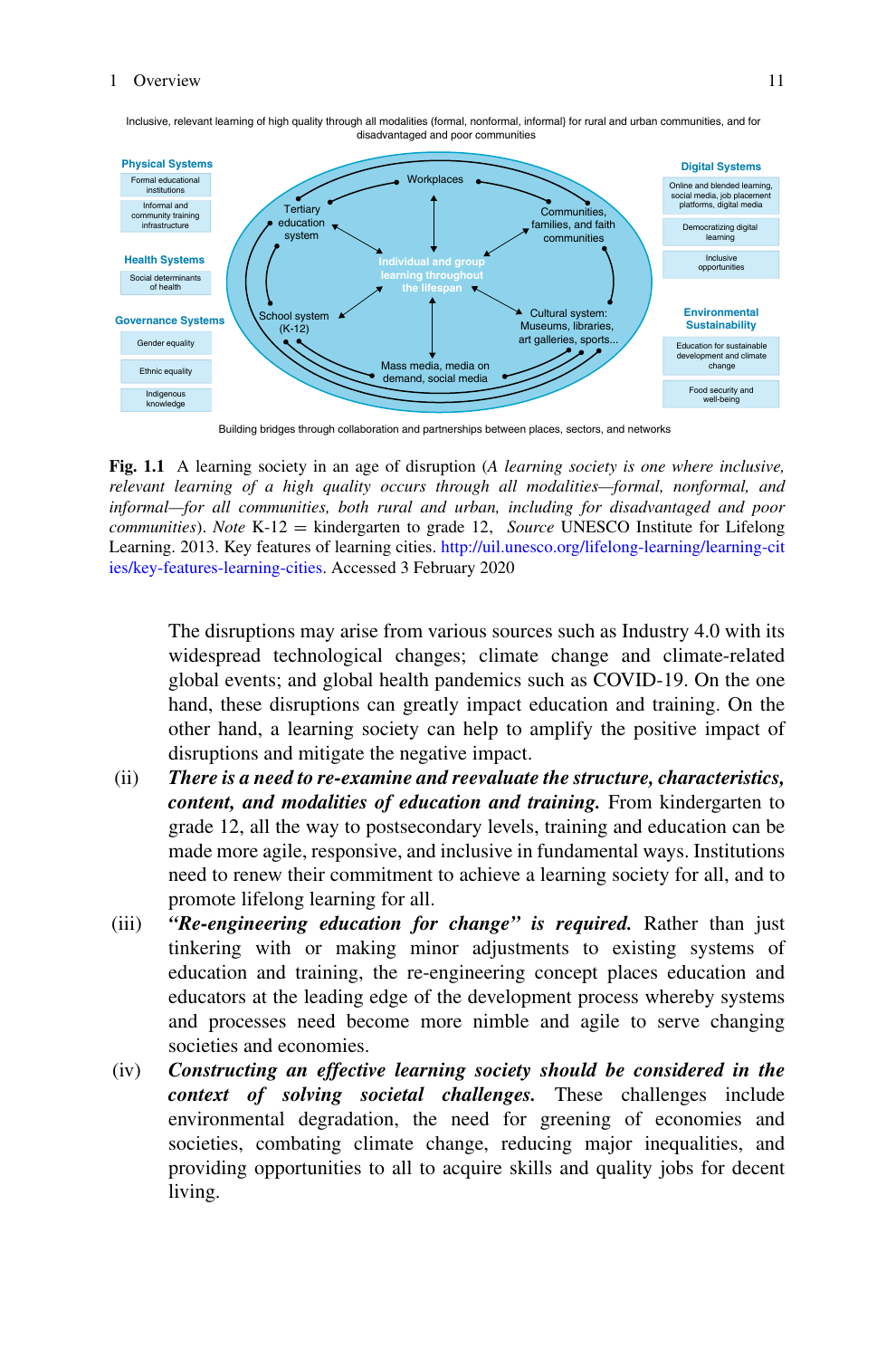- (v) *Resources outside schools and educational institutions need to be harnessed for a sustainable learning society.* COVID-19 has highlighted that a less rigid curriculum, and flexible teaching practices and assessment systems are crucial to move with the changing times. Learning opportunities in the home–neighborhood–community continuum need to be strengthened.
- (vi) *Education and training institutions need to collaborate and consult with other stakeholders for a successful learning society.* These stakeholders include parents, employers, civic authorities, and other agencies. Pursuit of networks of excellence in education training uplifts the quality of human capital and also helps to build talent of the highest order in important sectors and themes.
- (vii) *Governments need to promote a culture of learning where continuous and lifelong learning are promoted.* In the context of rapid changes and uncertainty of future markets and societies, it will be even more critical to promote learning how to learn. Learnability or "learning agility" to develop and build new skills will be a crucial attribute in a learning society.

#### **References**

- [Asian Development Bank \(ADB\). How we're organized.](https://www.adb.org/who-we-are/organization) https://www.adb.org/who-we-are/organi zation.
- <span id="page-9-7"></span>ADB. 2021. *COVID-19 and education in Asia and the Pacific: Guidance note.* Manila.
- <span id="page-9-8"></span>Charungkaittikul, S. 2020. Lifelong learning in Asia and the Pacific: Policy implications. Paper presented in the Adult Education in Global Times: An International Research Conference. [Vancouver: University of British Columbia.](https://edst-educ.sites.olt.ubc.ca/files/2020/06/aegt_proceedings_upload.pdf) https://edst-educ.sites.olt.ubc.ca/files/2020/06/ aegt\_proceedings\_upload.pdf.
- <span id="page-9-3"></span>Faris, R. 2005. Lifelong learning, social capital and place management. In *Rebalancing the social and economic, learning, partnership and place*, ed. C. Duke, M. Osborne, and B. Wilson, 16–36. Leicester: NIACE.
- <span id="page-9-2"></span>Field, J. 2005. *Social capital and lifelong learning*. Bristol: The Policy Press, University of Bristol. Global Learning Festival. 2020. [www.globallearningfestival.com.](http://www.globallearningfestival.com)
- <span id="page-9-10"></span><span id="page-9-4"></span>Hanushek, E., and L. Woessmann. 2015. *Knowledge capital of nations*. Cambridge, MA: MIT Press.
- <span id="page-9-5"></span>Hanushek, E., and L. Woessmann 2016. Knowledge capital, growth, and the East Asian miracle. *Science* 351 (6271): 344–345. [http://hanushek.stanford.edu/publications/knowledge-capital-gro](http://hanushek.stanford.edu/publications/knowledge-capital-growth-and-east-asian-miracle) wth-and-east-asian-miracle.
- <span id="page-9-9"></span>Magnuson, P. 2020. COVID-19: Building a sustainable and just future for all. https://thelifelo [nglearningblog.uil.unesco.org/2020/05/22/covid-19-building-a-sustainable-and-just-future-for](https://thelifelonglearningblog.uil.unesco.org/2020/05/22/covid-19-building-a-sustainable-and-just-future-for-all/#more-736)all/#more-736.
- <span id="page-9-1"></span>Ra, S., S. Jagannathan, and R. Maclean. 2019. Emerging labor markets of the future—Re-imagining skills development and training. *International Journal of Training Research* 17 (S1): 1–181.
- <span id="page-9-11"></span>Rathzel, N., and D. Uzzell. 2009. Transformative environmental education: A collective rehearsal for reality. *Environmental Education Research* 15 (3): 263–277.
- <span id="page-9-0"></span>Stiglitz, J., and B. Greenwald. 2014. *Creating a learning society. A New Approach to Growth, Development and Social Progress*. New York: Columbia University Press.
- <span id="page-9-6"></span>United Nations (UN). 2019. The future of Asian and Pacific cities: Transformative pathways towards sustainable urban development. Bangkok: United Nations. https://www.unescap.org/sites/default/ [files/publications/Future%20of%20AP%20Cities%20Report%202019\\_0.pdf.](https://www.unescap.org/sites/default/files/publications/Future%20of%20AP%20Cities%20Report%202019_0.pdf)